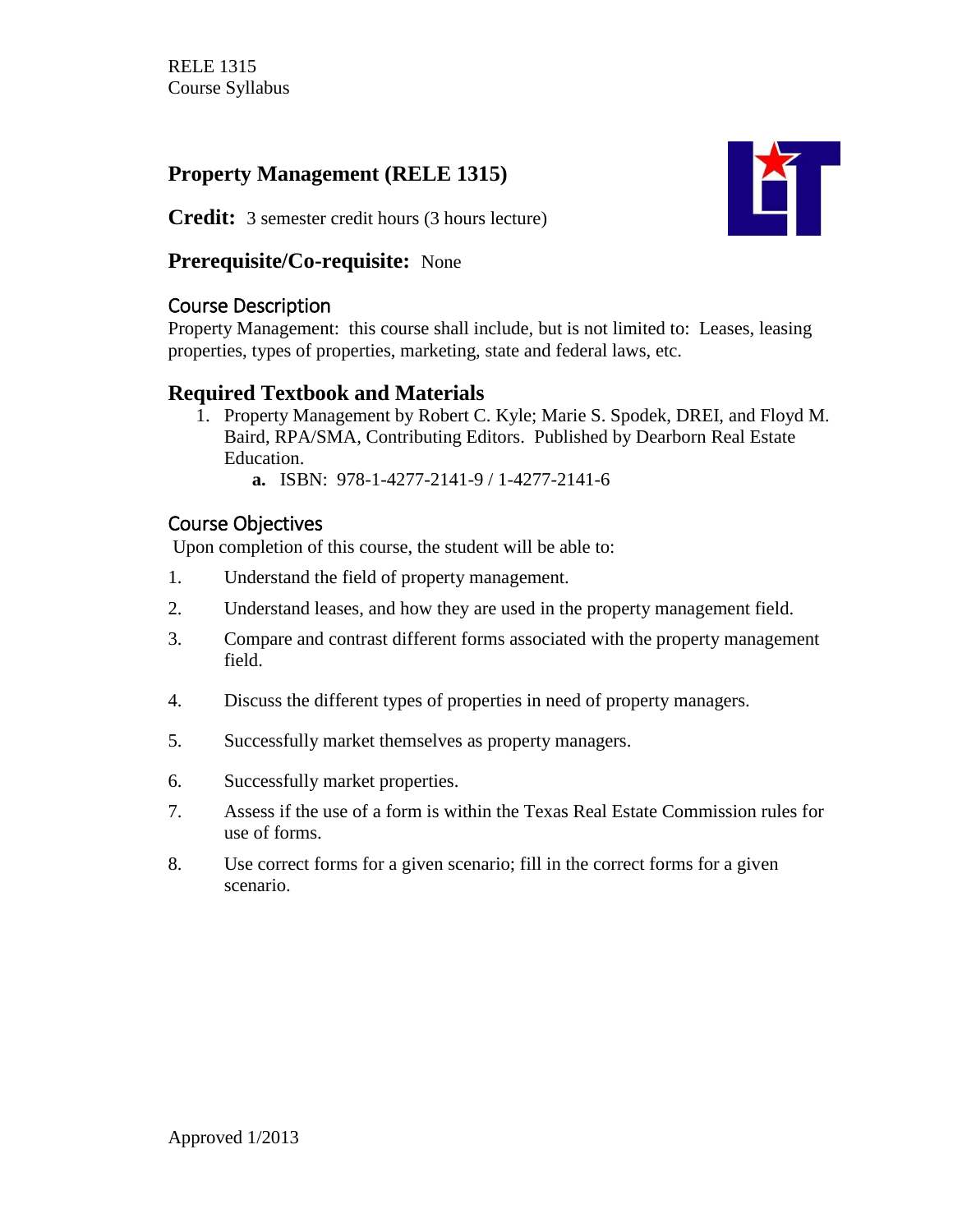### **Course Outline**

- A. Professional Property Management:
	- 1. Development of Property Management Profession
	- 2. Classification of Real Property
	- 3. Specialized Opportunities in Property Management
	- 4. Roles of the Property Manager
	- 5. Growth of Professionalism in Property Management
- B. Property Management Economics and Planning
	- 1. General Business Economy
	- 2. The Real Estate Economy
	- 3. The Management Plan
	- 4. Analysis of Owner's Objectives
	- 5. Preparation of the Management Plan
- C. Owner Relations
	- 1. Nature of the Relationship
	- 2. The management Contract
	- 3. Takeover Procedures
- D. Marketing
	- 1. Marketing Principles
	- 2. Advertising Methods
	- 3. Management Promotional Efforts
	- 4. Manager's Personal Selling Activities
	- 5. Economics of Marketing
- E. Leases
	- 1. Leasehold Estates
	- 2. Types of Lease Payments
	- 3. Provisions of a Valid Lease
	- 4. Lease Formats
- F. Lease Negotiations
	- 1. Qualifying a Tenant
	- 2. Negotiating the Terms
	- 3. Signing the agreement
- G. Tenant Relations
	- 1. Establishing Sound Landlord-Tenant Relationships
	- 2. Rent Collection
	- 3. Lease Renewals
	- 4. Rent Increases
	- 5. Terminating the Tenancy
	- 6. Terminating the Tenancy in Court
- H. Maintenance and Construction
	- 1. Basic Maintenance Procedures
	- 2. The Property Manager and Maintenance Personnel
	- 3. Preventative Maintenance and Maintenance Inspections
	- 4. Setting up a Cost-Efficient Maintenance Program
	- 5. Key to a Successful Maintenance Management
	- 6. Contracting for New Construction
	- 7. Complying with the Americans with Disabilities Act
	- 8. Energy Management
	- 9. Life Cycle Costing
- I Managing the Office and Reports
	- 1. Establishing the Management Office
	- 2. Computers and Property Management
	- 3. Staffing the Management Office
	- 4. Determining Management Expenses
	- 5. Calculating the Management Fee
	- 6. Operating Reports
	- 7. Financial Reports
	- 8. Income and Expense Statement for Tax Purposes
	- 9. Determining Profitability
	- 10. Tax Records
- J Federal and State Laws
	- 1 Antitrust Laws
	- 2 Federal Fair Housing Laws
	- 3 Americans With Disabilities Act
	- 4 Equal Credit Opportunity Act (ECOA)
	- 5 Fair Credit Reporting Act (FCRA)
	- 6 Megan's Law
	- 7 Sexual Harassment<br>8 Lead-based Paint H
	- Lead-based Paint Hazard Reduction Act (LBPHRA)
	- 9 Uniform Residential Landlord Tenant Act
- K Residential Property
	- 1 Types of Residential Properties
	- 2 Residential Market Analysis
	- 3 Marketing Availability of Space
	- 4 Managing Tenant Relations
	- 5 Maintaining the Apartment Building
	- 6 Apartment Operating Reports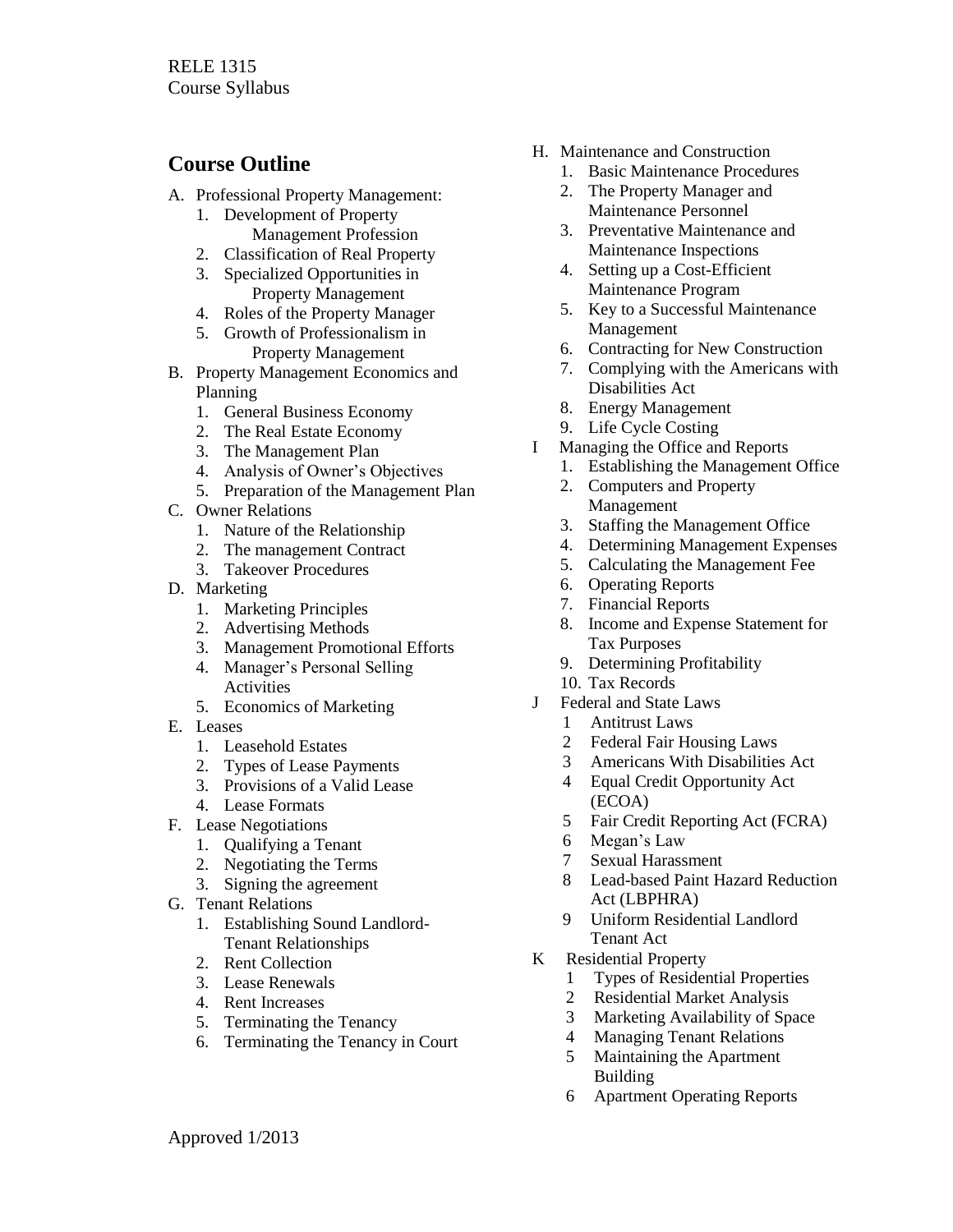- 7 Apartment Operating Reports
- 8 The Apartment Building Staff
- L Specialized Housing
	- **Managing Cooperatives**
	- 2 Managing Condominiums
	- 3 Managing Planned Unit Developments
	- 4 Managing Communities
	- 5 Management Fees
	- 6 Leasing Cooperatives and Condominiums
	- 7 Managing Manufactured Home Parks
	- 8 Managing Subsidized Housing
	- 9 Managing Housing for the Elderly
- M Office Property
	- 1 Market Analysis
	- 2 Property Analysis
	- 3 Marketing Office Space
	- 4 Qualifying the Prospective Tenant
	- 5 Negotiations and the Lease
	- 6 Maintenance and Staffing of Office Buildings
	- 7 The Intelligent Building
	- 8 Security and Life Safety
	- 9 Management Administration and Accounting
- N Retail Property
	- 1 Classification of Shopping Centers
	- 2 Leasing Retail Property
	- 3 Maintenance of Retail Property
	- 4 Security and Life Safety Issues
	- 5 Administrative Responsibilities
- O. Industrial Property
	- 1. Nature of Industrial Real Estate
	- 2. Industrial Real Estate Market
	- 3. Marketing Industrial Space
	- 4. Maintenance of Industrial Property
	- 5. Security of Industrial Property
	- 6. Specialized Industrial Properties
- P. Risk and Environmental Issues
	- 1. Risk Management and Insurance
	- 2. Types of Insurance
	- 3. Insurance for the Tenant
	- 4. Insurance for the Manager
	- 5. Allocating Cost of Risk Mgmt.
	- 6. Managing Environmental Issues
	- 7. Managing Hazard Control
- Q. Life Safety Issues
	- 1. Managing Life Safety and Security
	- 2. Emergency Equipment and Tech.
	- 3. Role of Personnel in Life Safety
	- 4. Property Management Procedures
	- 5. Managing Criminal Activity Issues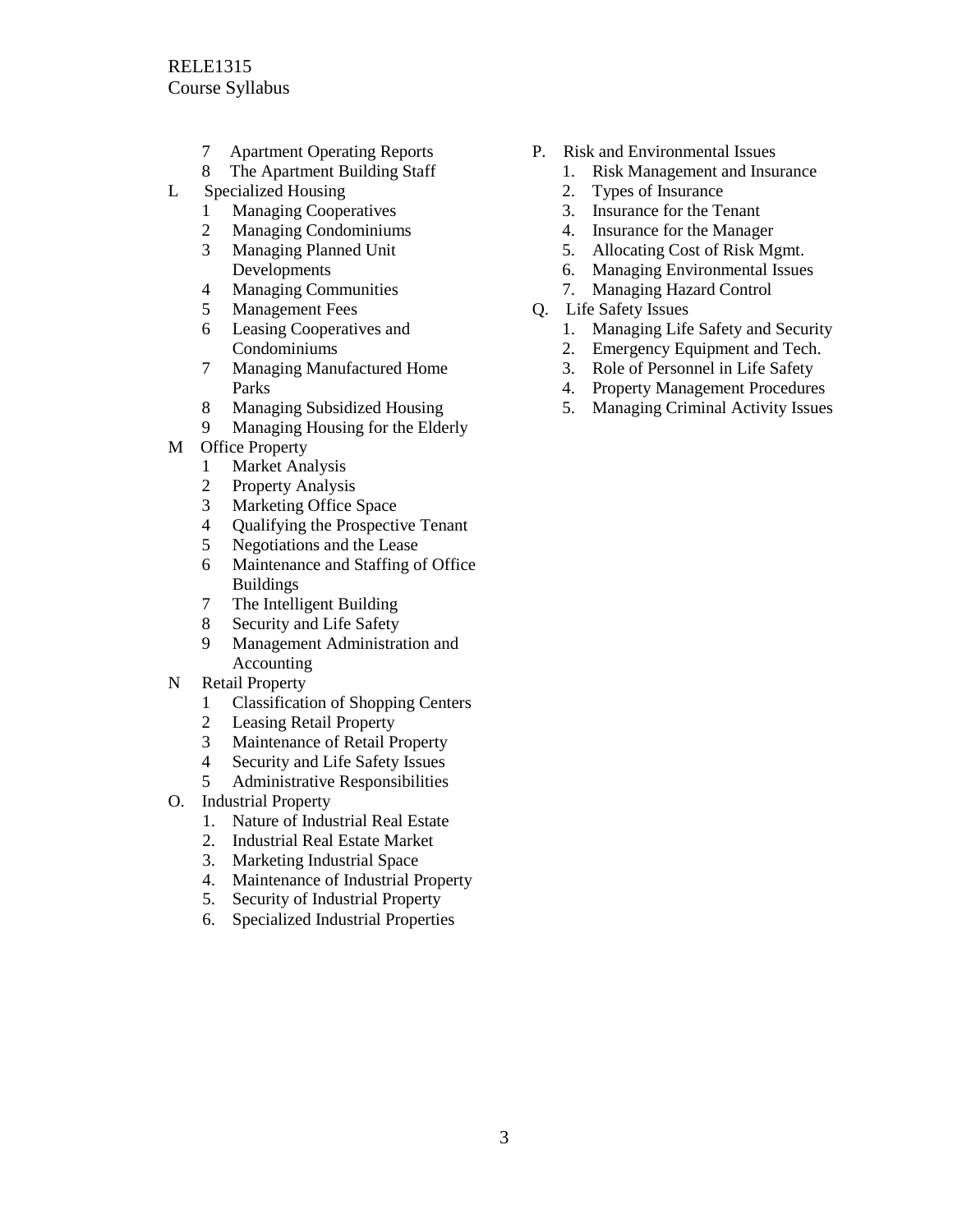RELE1315 Course Syllabus

#### **Grade Scale**

| $90 - 100$ | A |
|------------|---|
| $80 - 89$  | B |
| $70 - 79$  | C |
| $60 - 69$  | D |
| $0 - 59$   | F |

#### **Course Evaluation**

Final grades will be calculated according to the following criteria:

1. Class attendance, class

| Participation and pop quizzes    | 20%  |
|----------------------------------|------|
| 2. Four (4) Unit Tests, 20% each | 80%  |
| Total                            | 100% |

#### **Course Requirements**

- 1. Satisfactory exam grades
- 2. Satisfactory attendance

#### **Course Policies**

- 1. No food, drinks, or use of tobacco products in class.
- 2. Beepers, telephones, headphones, and any other electronic devices must be turned off while in class.
- 3. Do not bring children to class.
- 4. Tests. Students that miss a test are not allowed to make up the test. Students that miss a test will receive a grade of '0'.
- 5. If you wish to drop a course, the student is responsible for initiating and completing the drop process. If you stop coming to class and fail to drop the course, you will earn an 'F' in the course.
- 6. Additional class policies as defined by the individual course instructor.

#### **Disabilities Statement**

The Americans with Disabilities Act of 1992 and Section 504 of the Rehabilitation Act of 1973 are federal anti-discrimination statutes that provide comprehensive civil rights for persons with disabilities. Among other things, these statutes require that all students with documented disabilities be guaranteed a learning environment that provides for reasonable accommodations for their disabilities. If you believe you have a disability requiring an accommodation, please contact the Special Populations Coordinator at (409) 880-1737 or visit the office in Student Services, Cecil Beeson Building.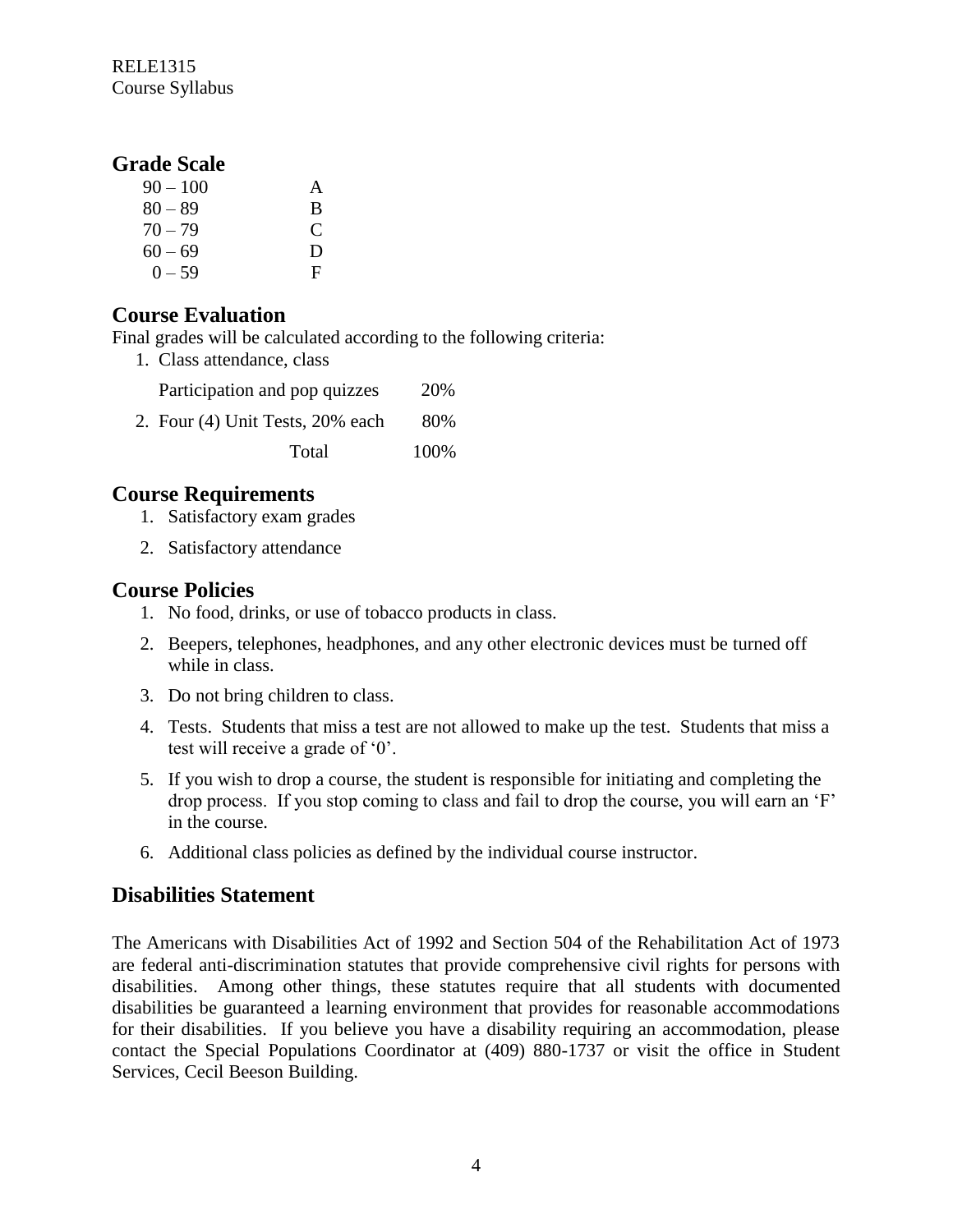# **Course Schedule**

| Week of | <b>Topic</b>                                                                 | <b>Reference</b> |
|---------|------------------------------------------------------------------------------|------------------|
| Week 1  | Course introduction and                                                      | $1 - 11$<br>pp.  |
|         | Chapter 1: Professional Property<br>Management                               |                  |
| Week 2  | Chapter 1: Continued                                                         | $1 - 11$<br>pp.  |
|         | Chapter 2: Property Management<br><b>Economics and Planning</b>              |                  |
| Week 3  | Chapter 2: Continued                                                         | $12 - 24$<br>pp. |
|         | Chapter 3: Owner Regulations                                                 |                  |
| Week 4  | Chapter 4: Marketing                                                         | $12 - 24$<br>pp. |
|         | Test $#1$ :<br>Chapters 1-4                                                  |                  |
| Week 5  | Chapter 5: Leases                                                            | $25 - 56$<br>pp. |
|         | Chapter 6: Lease Negotiations                                                |                  |
| Week 6  | Chapter 6: Continued                                                         | pp. 25 - 56      |
|         | <b>Chapter 7: Tenant Regulations</b>                                         |                  |
| Week 7  | Chapter 7: Continued<br>Chapter 8: Maintenance and Construction              | pp. 57 - 80      |
| Week 8  | Chapter 8: Continued                                                         | pp. 57 - 80      |
|         | Test $#2$ :<br>Chapters 4-7                                                  |                  |
| Week 9  | <b>Spring Break:</b><br>$3/16/15 - 3/20/15$                                  |                  |
| Week 10 | Chapter 9: Managing the Office and<br>Reports                                | pp. 81 - 116     |
| Week 11 | Chapter 10: Federal and State Laws                                           | pp. 81 - 116     |
|         |                                                                              | pp. 117 - 165    |
| Week 12 | Chapter 11: Residential Property                                             | pp. 117 - 165    |
| Week 13 | Chapter 12: Specialized Housing<br>$4/09/15$ -- All College Day – No Classes | pp. 117 - 165    |
| Week 14 | Chapter 13: Office Property                                                  |                  |
|         | Test $#3$ :<br>Chapters 9-13                                                 | pp. 166 - 194    |
| Week 15 | Chapter 14: Retail Property                                                  | pp. 195 - 201    |
|         | Chapter 15: Industrial Property                                              | pp. 202 - 257    |
| Week 16 | Chapter 16: Risk and Environmental Issues                                    | pp. 202 - 257    |
|         | Chapter 17: Life Safety Issues                                               |                  |